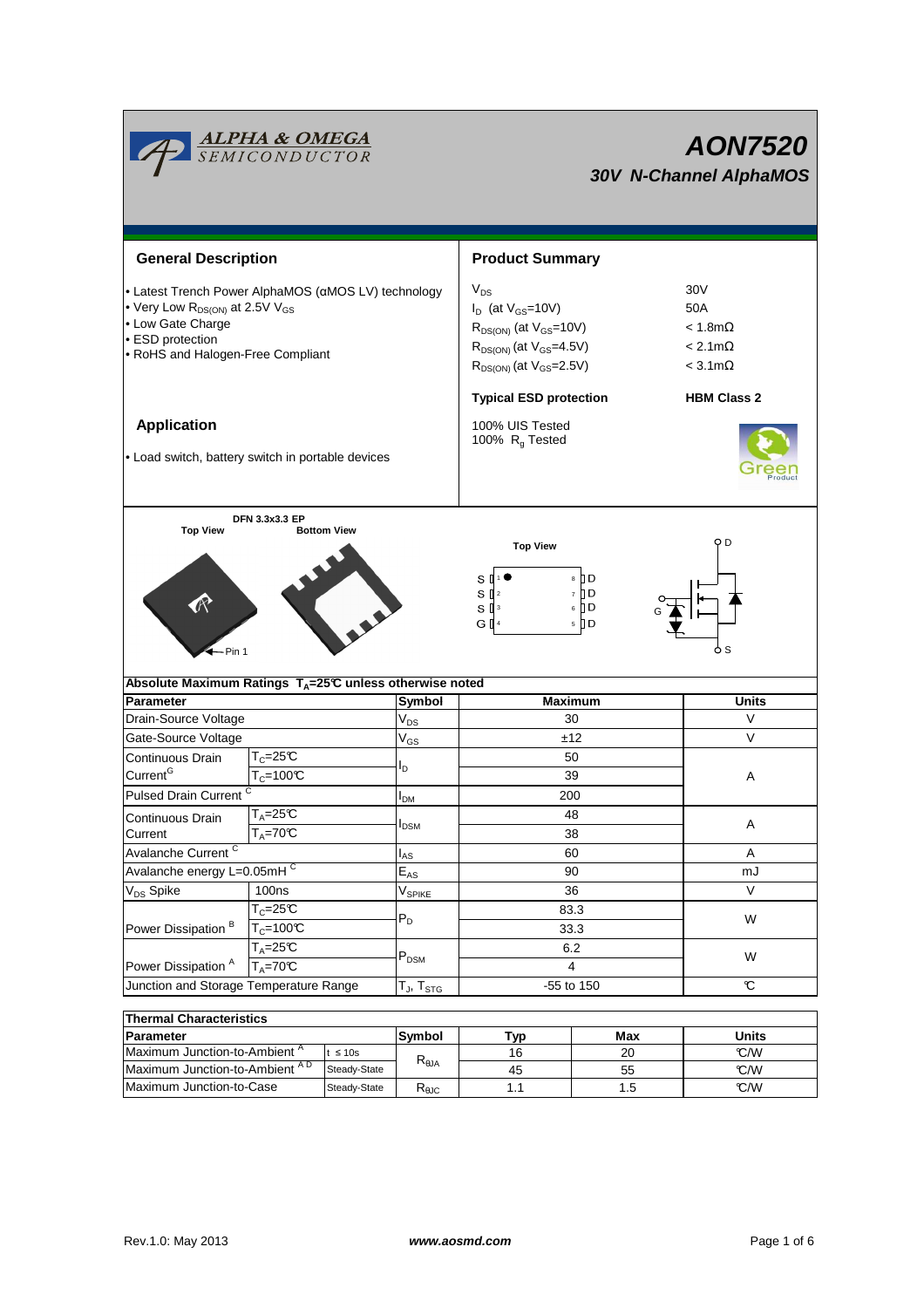

#### **Electrical Characteristics (TJ=25°C unless otherwise noted)**

| Symbol                         | Parameter                                | <b>Conditions</b>                                                                           |                                   | Min | <b>Typ</b>     | Max          | <b>Units</b> |  |  |  |  |
|--------------------------------|------------------------------------------|---------------------------------------------------------------------------------------------|-----------------------------------|-----|----------------|--------------|--------------|--|--|--|--|
| <b>STATIC PARAMETERS</b>       |                                          |                                                                                             |                                   |     |                |              |              |  |  |  |  |
| BV <sub>DSS</sub>              | Drain-Source Breakdown Voltage           | ID=250 $\mu$ A, V <sub>GS</sub> =0V                                                         |                                   | 30  |                |              | $\vee$       |  |  |  |  |
| $I_{DSS}$                      |                                          | $V_{DS}$ =30V, $V_{GS}$ =0V                                                                 |                                   |     |                | 1            |              |  |  |  |  |
|                                | Zero Gate Voltage Drain Current          |                                                                                             | $T_i = 125C$                      |     |                | 5            | μA           |  |  |  |  |
| $I_{GSS}$                      | Gate-Body leakage current                | $V_{DS} = 0V$ , $V_{GS} = \pm 10V$                                                          |                                   |     |                | ±10          | μA           |  |  |  |  |
| $\mathsf{V}_{\mathsf{GS(th)}}$ | Gate Threshold Voltage                   | $V_{DS} = V_{GS}$ , $I_D = 250 \mu A$                                                       |                                   | 0.5 | 0.85           | 1.2          | $\vee$       |  |  |  |  |
| $R_{DS(ON)}$                   | <b>Static Drain-Source On-Resistance</b> | $V_{\text{gs}}$ =10V, I <sub>n</sub> =20A                                                   |                                   |     | 1.45           | 1.8          |              |  |  |  |  |
|                                |                                          |                                                                                             | $T_i = 125C$                      |     | 2.05           | 2.6          |              |  |  |  |  |
|                                |                                          | $V_{GS}$ =4.5V, $I_D$ =20A                                                                  |                                   |     | 1.66           | 2.1          | $m\Omega$    |  |  |  |  |
|                                |                                          | $V_{GS}$ =2.5V, $I_D$ =20A                                                                  |                                   |     | 2.35           | 3.1          |              |  |  |  |  |
| $g_{FS}$                       | <b>Forward Transconductance</b>          | V <sub>DS</sub> =5V, I <sub>D</sub> =20A                                                    |                                   |     | 125            |              | S            |  |  |  |  |
| $V_{SD}$                       | Diode Forward Voltage                    | $IS=1A, VGS=0V$                                                                             |                                   |     | 0.61           | $\mathbf{1}$ | $\vee$       |  |  |  |  |
| ı <sub>s</sub>                 | Maximum Body-Diode Continuous Current G  |                                                                                             |                                   |     |                | 50           | A            |  |  |  |  |
|                                | <b>DYNAMIC PARAMETERS</b>                |                                                                                             |                                   |     |                |              |              |  |  |  |  |
| $C_{iss}$                      | Input Capacitance                        | $V_{GS}$ =0V, $V_{DS}$ =15V, f=1MHz                                                         |                                   |     | 4175           |              | pF           |  |  |  |  |
| $C_{\rm oss}$                  | <b>Output Capacitance</b>                |                                                                                             |                                   |     | 1505           |              | pF           |  |  |  |  |
| $C_{\rm rss}$                  | Reverse Transfer Capacitance             |                                                                                             |                                   |     | 300            |              | pF           |  |  |  |  |
| R <sub>g</sub>                 | Gate resistance                          | $V_{GS}$ =0V, $V_{DS}$ =0V, f=1MHz                                                          |                                   | 0.5 | 1              | 1.5          | Ω            |  |  |  |  |
|                                | <b>SWITCHING PARAMETERS</b>              |                                                                                             |                                   |     |                |              |              |  |  |  |  |
| $Q_q(10V)$                     | Total Gate Charge                        | $V_{GS}$ =10V, $V_{DS}$ =15V, $I_{D}$ =20A                                                  |                                   |     | 77.5           | 105          | nC           |  |  |  |  |
| $Q_g(4.5V)$                    | <b>Total Gate Charge</b>                 |                                                                                             |                                   |     | 37             | 50           | nC           |  |  |  |  |
| $\mathsf{Q}_{\mathsf{gs}}$     | Gate Source Charge                       |                                                                                             |                                   |     | 6              |              | nC           |  |  |  |  |
| $\mathsf{Q}_{\text{gd}}$       | Gate Drain Charge                        |                                                                                             |                                   |     | 12.5           |              | nC           |  |  |  |  |
| $t_{D(on)}$                    | Turn-On DelayTime                        | $V_{GS}$ =10V, $V_{DS}$ =15V, R <sub>L</sub> =0.75 $\Omega$ ,<br>$R_{\text{GEN}} = 3\Omega$ |                                   |     | 6.5            |              | ns           |  |  |  |  |
| $t_r$                          | Turn-On Rise Time                        |                                                                                             |                                   |     | $\overline{7}$ |              | ns           |  |  |  |  |
| $t_{D(off)}$                   | Turn-Off DelayTime                       |                                                                                             |                                   |     | 58.5           |              | ns           |  |  |  |  |
| $t_f$                          | <b>Turn-Off Fall Time</b>                |                                                                                             |                                   |     | 17.5           |              | ns           |  |  |  |  |
| $t_{rr}$                       | Body Diode Reverse Recovery Time         | $I_F = 20A$ , dl/dt=500A/ $\mu$ s                                                           |                                   |     | 20.3           |              | ns           |  |  |  |  |
| $Q_{rr}$                       | Body Diode Reverse Recovery Charge       |                                                                                             | $I_F = 20A$ , dl/dt=500A/ $\mu$ s |     | 40.7           |              | nC           |  |  |  |  |

A. The value of  $R_{\theta JA}$  is measured with the device mounted on 1in<sup>2</sup> FR-4 board with 2oz. Copper, in a still air environment with T<sub>A</sub> =25°C. The Power dissipation P<sub>DSM</sub> is based on R <sub>θJA</sub> t≤ 10s and the maximum allowed junction temperature of 150°C. The value in any given application depends on the user's specific board design.

B. The power dissipation P<sub>D</sub> is based on  $\overline{T}_{J(MAX)}$ =150°C, using junction-to-case thermal resistance, and is more useful in setting the upper dissipation limit for cases where additional heatsinking is used.

C. Single pulse width limited by junction temperature  $\overline{T}_{J(MAX)}$ =150°C.

D. The  $R_{\theta JA}$  is the sum of the thermal impedance from junction to case  $R_{\theta JC}$  and case to ambient.

E. The static characteristics in Figures 1 to 6 are obtained using <300µs pulses, duty cycle 0.5% max.<br>F. These curves are based on the junction-to-case thermal impedance which is measured with the device mounted to a larg a maximum junction temperature of  $T_{J(MAX)}$ =150° C. The SOA curve provides a single pulse rating.

G. The maximum current rating is package limited.

H. These tests are performed with the device mounted on 1 in<sup>2</sup> FR-4 board with 2oz. Copper, in a still air environment with T<sub>A</sub>=25°C.

THIS PRODUCT HAS BEEN DESIGNED AND QUALIFIED FOR THE CONSUMER MARKET. APPLICATIONS OR USES AS CRITICAL COMPONENTS IN LIFE SUPPORT DEVICES OR SYSTEMS ARE NOT AUTHORIZED. AOS DOES NOT ASSUME ANY LIABILITY ARISING OUT OF SUCH APPLICATIONS OR USES OF ITS PRODUCTS. AOS RESERVES THE RIGHT TO IMPROVE PRODUCT DESIGN, FUNCTIONS AND RELIABILITY WITHOUT NOTICE.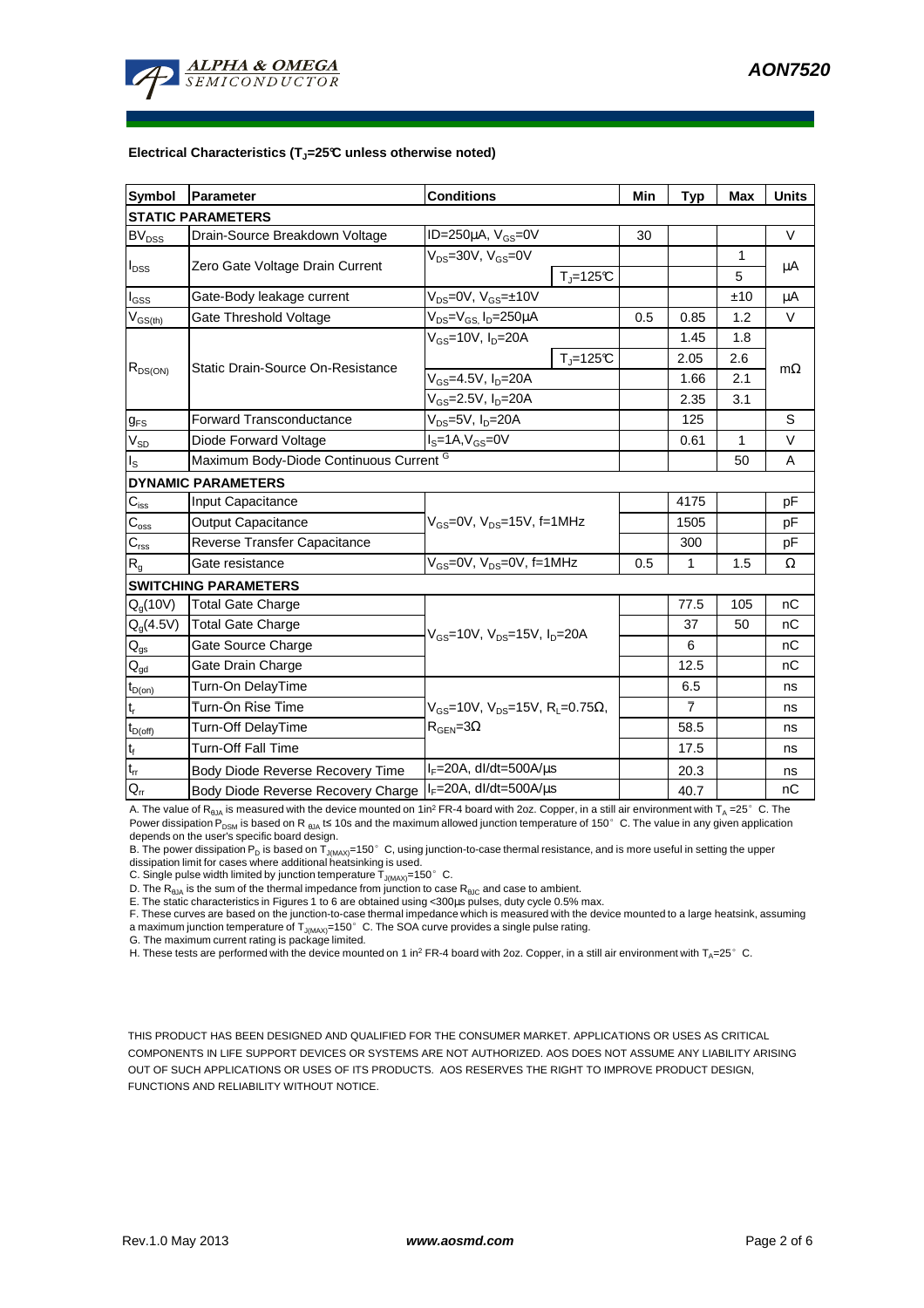

## **TYPICAL ELECTRICAL AND THERMAL CHARACTERISTICS**

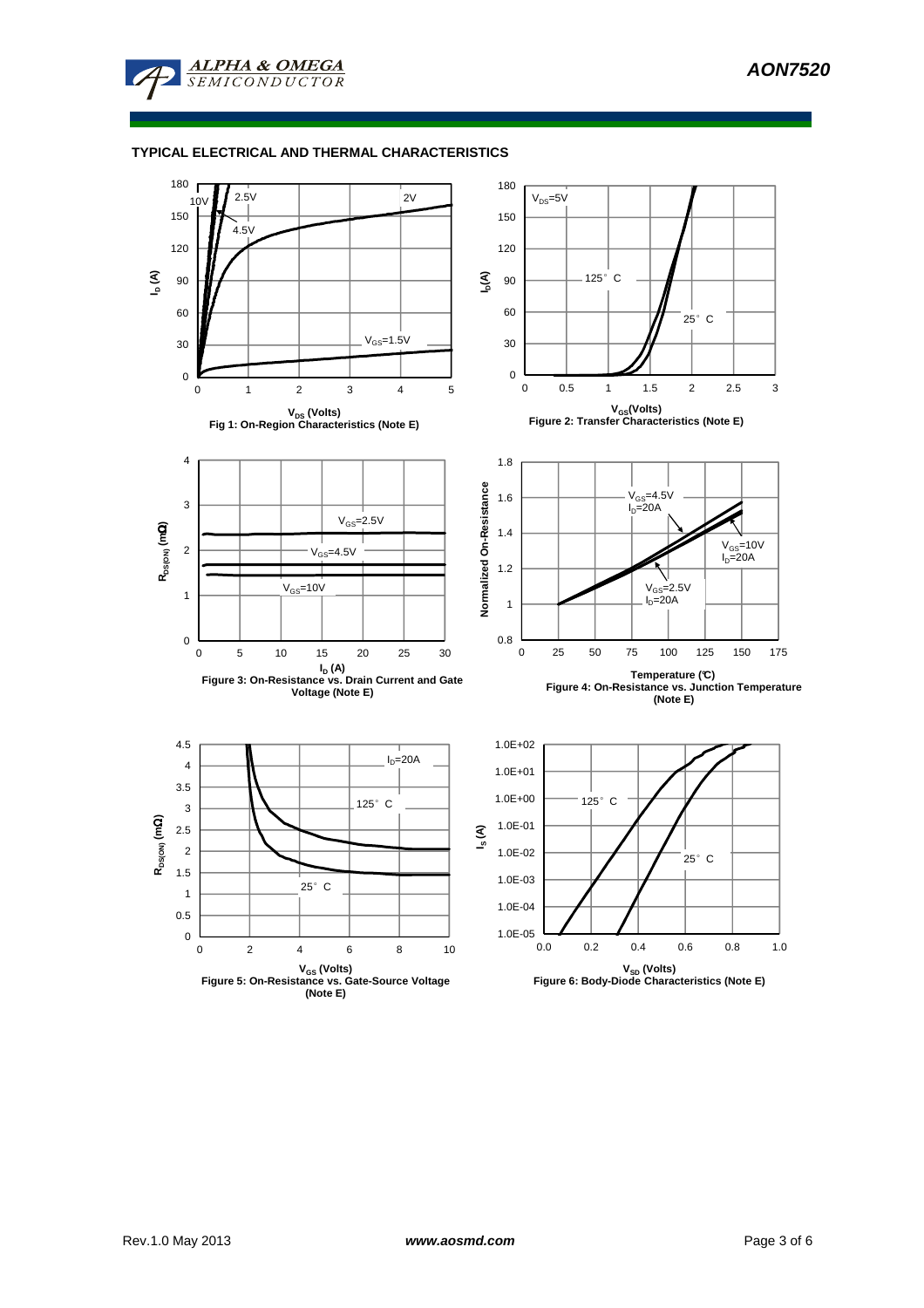

### **TYPICAL ELECTRICAL AND THERMAL CHARACTERISTICS**



**Figure 11: Normalized Maximum Transient Thermal Impedance (Note F)**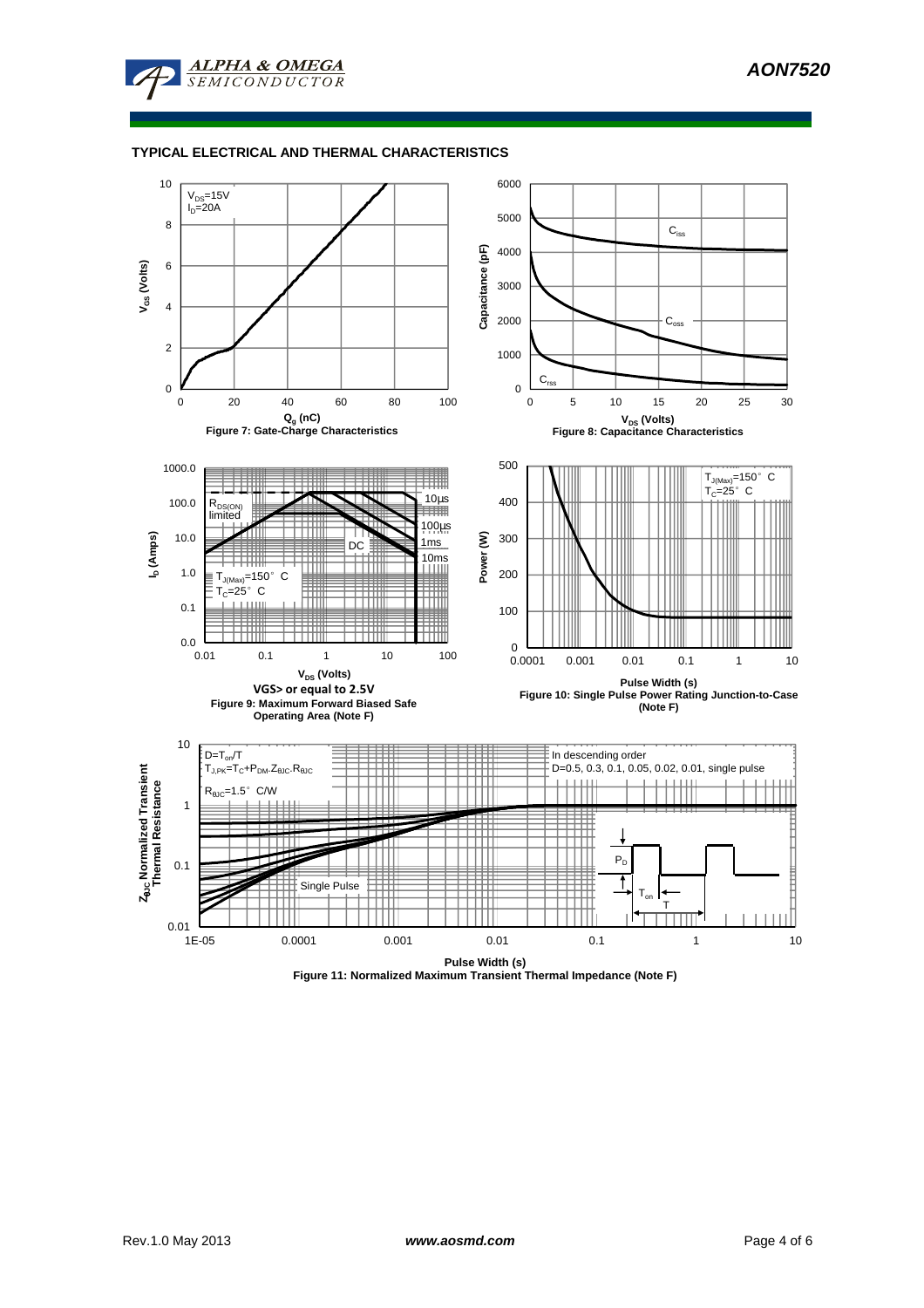

## **TYPICAL ELECTRICAL AND THERMAL CHARACTERISTICS**